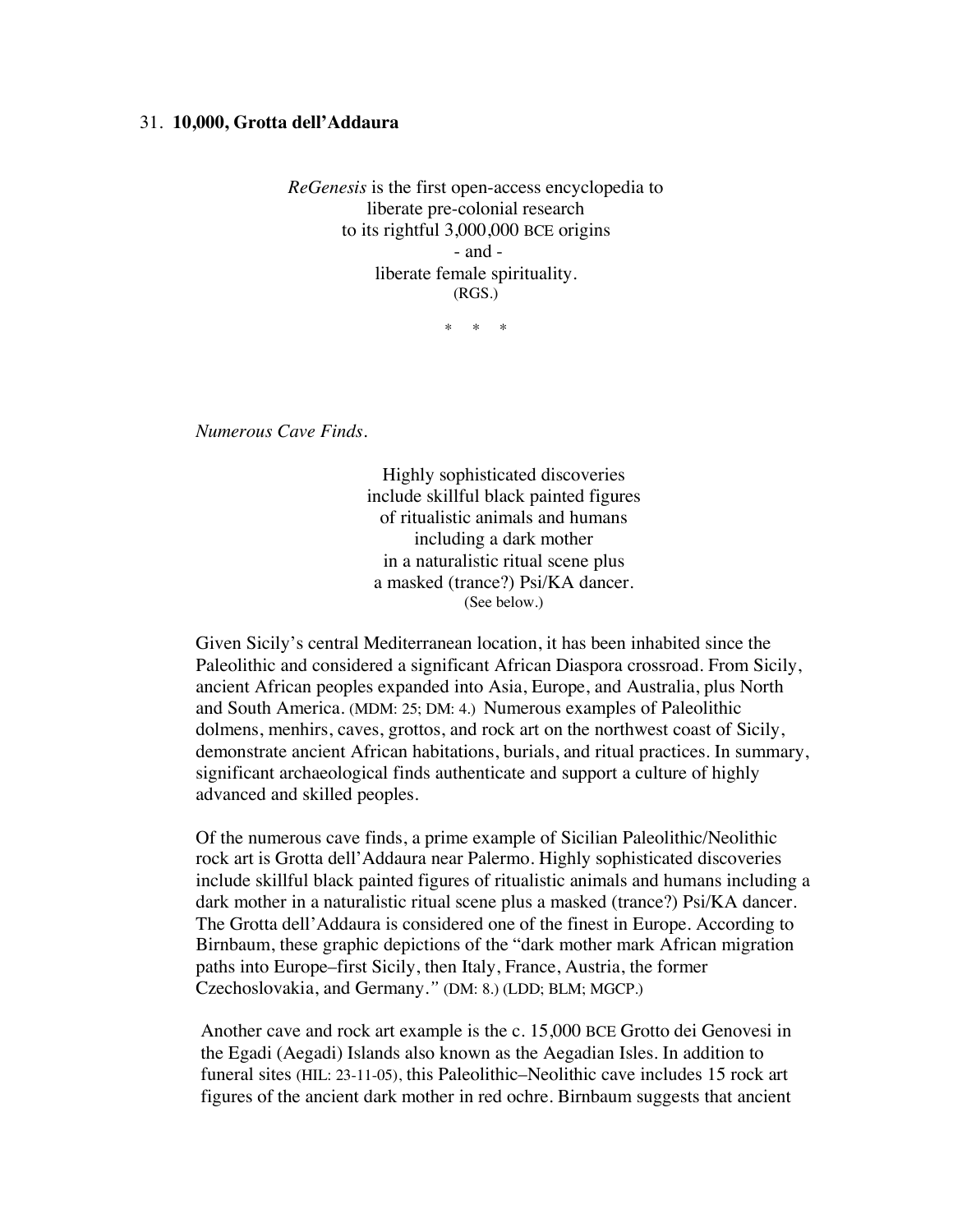African migrants made such figures. (MDM: 25.) Another figurative series is the 10,000 Grotta di Cala dei Genovesi on Levanzo Island.

Further dolmens and menhirs research: 40,000, Har Karkom; and 4700, Dolmens. (RGS.)

Further research on ancient ochre: 500,000-300,000, Dark Mother Tan-Tan of Morocco; 285,000, Ochre at Kapthurin Formation Plus Other Sites; 280,000- 250,000, The Berekhat Ram Figure; 92,000, Qafzeh Cave and Ochre Symbolism; 70,000, Blombos Cave and V Shaped Engravings; 50,000, African Homo Sapiens Migrations and Matrilineal Motherline; 31,000, Chauvet Cave and Vulva Engravings; 2600-2000, Early Bronze Age, Crete, Chthonian \* Prepalatial/Early Minoan (EM I-III); and 1500, Lachish Ewer, Triangle, and Menorah. (RGS.) **\*** (Earth mother, Chthonia.)

Further research on ancient Dark Mothers (Creatrix?) and related trade routes: 3,000,000, Overview of Hominid Evolution Including Dark Mothers and Later Migrations; 500,000-300,000, Dark Mother Tan-Tan; 280,000-250,000, The Berekhat Ram Figure; 70,000, Blombos Cave and V Shaped Engraving; 50,000, African Homo Sapiens Migrations and Matrilineal Motherline; 40,000, Har Karkom; 30,000-25,000, Aurignacian Age; 30,000-25,000, Goddess of Willendorf, Austria; 26,000, Grimaldi Caves; 25,000-20,000, Gravettian Age; 25,000, Caravanserai, Trade Routes, and Dark Mothers; 25,000-20,000, Goddess of Laussel; 24,000, Dolni Vestonice; 23,000, Austrian Goddess of Lespugue; 7000, Jericho, Canaan/Palestine: Mesolithic to Neolithic; 7000, Hieros Gamos*;* 6000, Sicilians to Malta; 5200, Malta and Gozo; 4700, Dolmens; 2200, Nahariyah and Ashrath-Yam; 1900-1800, Dawning of the African Alphabet and the Aniconic Goddess Triangle; 1000, Ephesus, Anatolia; 800, Tanit; 800, Carthage, Africa, the Goddess Tanit and Sacrifice; 750-650, Cybele and King Midas, Anatolia; 664-525, Neith and the Black Virgin Mary Temple at Sais, Egypt; 600, Goddess Kaabou at Petra, Jordan plus Mecca, Saudi Arabia; 400, Cathedra Goddess Isis; and 370, Isis and Philae, Egypt. (RGS.) Additional Goddess considerations from other ancient populations and time periods include: German Hoherfels (40,000 BCE); Russian Kostenki - Borshevo (25,000 BCE); \* and French Carbonnel (4,000 BCE).

\* Although Stone Age female (i.e. vulva) finds are abundant, archaeological male (phallus) discoveries are rare and timeline starts around 28,000-26,000 BCE. (Don Hitchcock. Donsmaps.com/venustimeline.html)

Further Psi/KA figures with arms raised relative to various interpretations including stylized horns/female uterus: 25,000, Caravanserai, Trade Routes, and Dark Mothers; 15,000-12,000, Lascaux Cave; 7000-5000, Early Neolithic Crete; 5500-3500, Cucuteni (Tripolye) Culture, Eastern Europe; 4000, Nile Bird Goddess, Egypt; 2000-1450, Middle Bronze Age, Crete/Chthonian Peak Temple (Palace) Period/Middle Minoan Period (MM IA-MMII); 2,000, Asherah; 1900- 1800, Dawning of the African Alphabet and the Aniconic Goddess Triangle; 1500, Lachish Ewer, Triangle, and Menorah; 1400-1000, Post Palace Period; 900-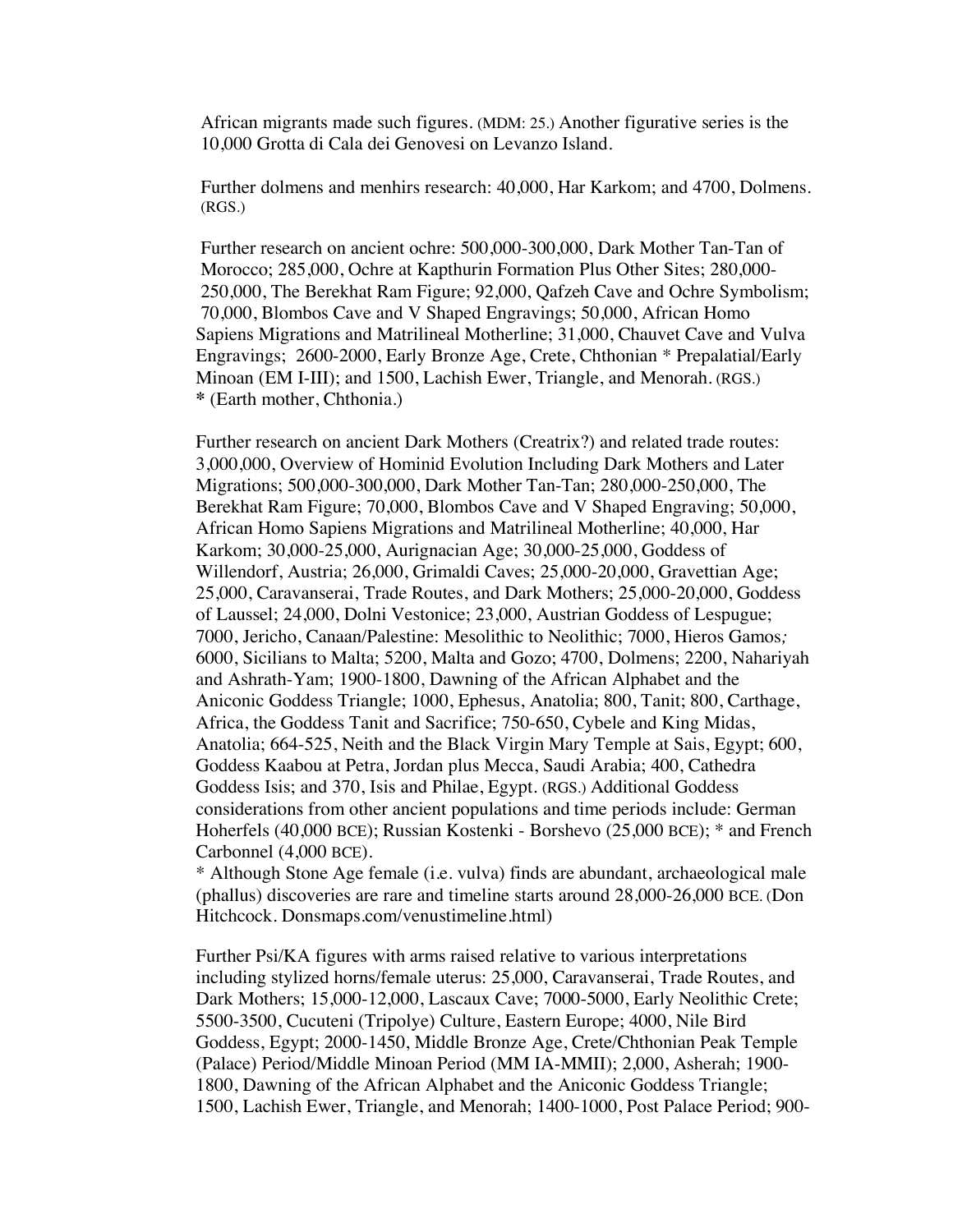800, KA Goddess, Salamis, Cyprus; 800, Tanit (Also Taanit, Ta'anit, Tannit, or Tannin); and 664-525, Neith and Black Virgin at Sais Temple, Egypt. Also, for related discussions about bucranium, fallopian tubes; Horns of Consecration (or 'celebratory sun posture'), plus Psi/KA goddesses see BCE entries: 15,000-12,000, Lascaux Cave; 13,000-11,000, Altamira Cave; 7000-5000, Early Neolithic Crete; and 2600-2000, Early (Earth mother, Chthonia.) \* \* Prepalatial/Early Minoan (EM I-III). (RGS.)

Further Sicily research:

- Birnbaum, Lucia Chiavola. *Black Madonnas: Feminism, Religion, and Politics in Italy.* Boston, MA: Northeastern University Press, 1993. (BLM.)
- \_\_\_\_\_. *Dark Mother: African Origins and Godmothers*. San Jose, CA: Authors Choice Press, 2001. (DM.)
- \_\_\_\_\_. "African Origins with a Semitic Overlay: Dark Mother of Ancient Europeans." Papers presented at the World Conference on Matriarchal Studies. Luxemburg, 5-7 September 2003. (AO.)
- \_\_\_\_\_. "The Future Has an Ancient Heart: Legacy of African Migration Paths in Europe, Sardinia, Sicily, and Tuscany in Italy, Basque Region and Andalusia in Spain; Brittany and the South of France." Working paper presented at, "Societies of Peace. Past, Present, Future 2<sup>™</sup> World Congress on Matriarchal Studies, San Marcos and Austin, Texas." Sep. 29-Oct. 2, 2005: Revised and edited on Sep. 7, 2005. (FHL.)
- Cavalli-Sforza, Luigi Luca, and Francesco Cavalli-Sforza. *The Great Human Diasporas: The History of Diversity and Evolution*. New York, NY: Helix Books, 1995. (GHD.)
- Cavalli-Sforza, Luigi Luca. "Genetic Evidence Supporting Marija Gimbutas' Work on the Origin of Indo-European People*." From the Realm of the Ancestors: An Anthology in Honor of Marija Gimbutas*. Ed. Joan Marler. Manchester, CT: Knowledge, Ideas and Trends, Inc., 1997. 93-101. (GE.)
- Malfitano, Giovanni. "The History of the Italian Island." *Sicily the Island of Sun* (2003-2004). 23 Nov. 2005. (HIL.)
- McConnell, Brian E. and John Chervinsky. *La Muculufa II: Excavation and Survey of the Regione Siciliana, Soprintendenza Ai Beni Culturali Ed Ambientali Di Agrigento in Collaboration with Brown University*. Providence, RI: Center for Old World Archaeology and Art, Brown University. 1995. (LM.)
- Quatriglio, Giuseppe. *A Thousand Years in Sicily: From the Arabs to the Bourbons*. New York, NY: Legas, 1991. (TY.)
- Sestieri, Anna Maria Bietti, Maria Costanza Lentini, and Giuseppe Voza. *Guide Archeologiche Preistoria e Protostoria in Italia: Sicilia Orientale ed Isole Eolie.* Sicily: A. B. A. C. O., 1995. (GAPP.)

IMAGE: MAP: SICILY, ITALY. PHOTO: © GSA. DESCRIPTION: MAP: SICILY, ITALY. SLIDE LOCATION MSC. ITALY, SHEET MAPS, ROW 1, SLEEVE 3, SLIDE #8, BCE. CO\_MIT\_MAP\_R1\_SL3\_S8